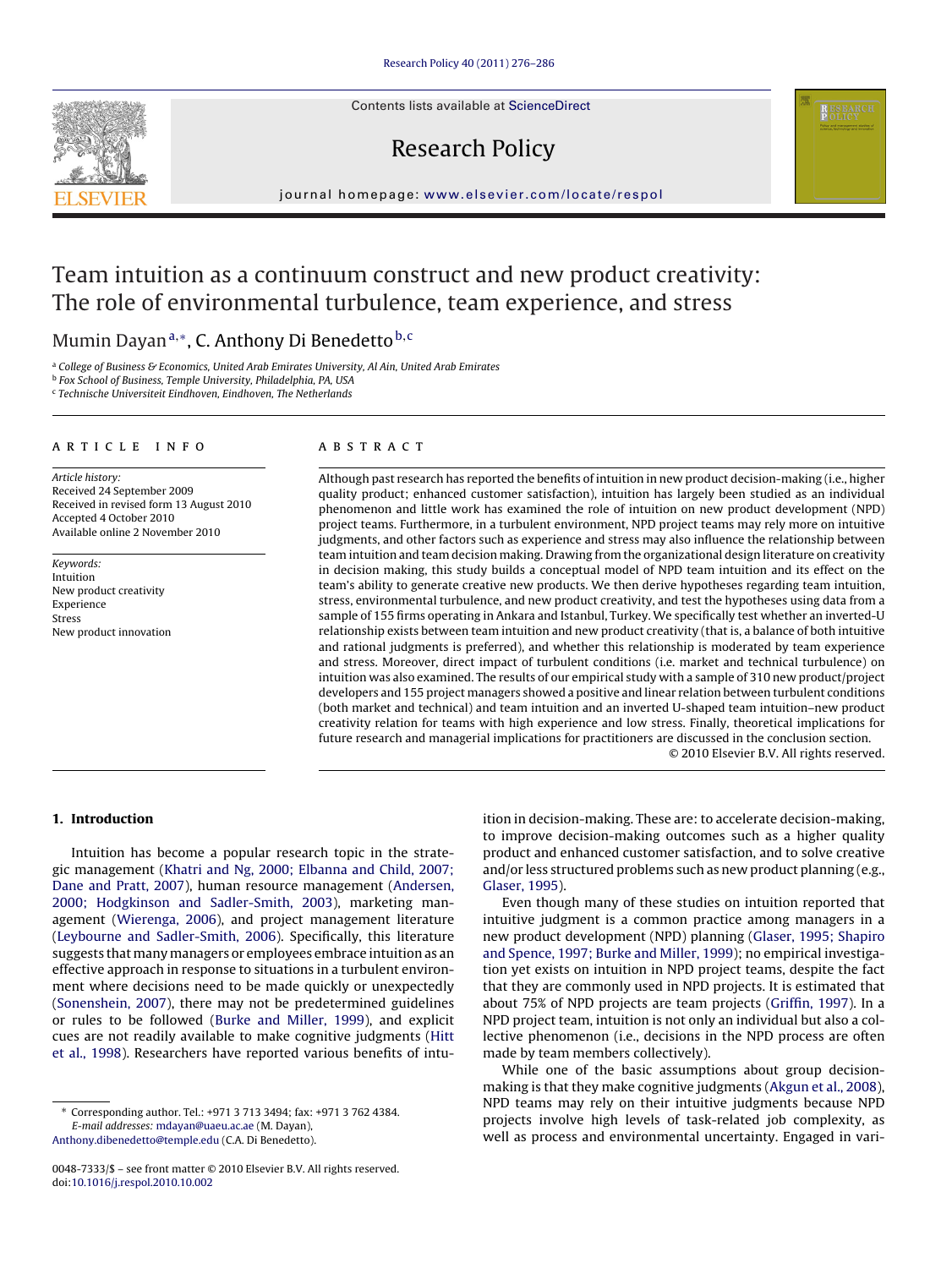ous activities in such a complex and turbulent environment, NPD project teams may need to make intuitive judgments during the NPD process, such as choosing a new product idea among many others. Besides turbulent conditions, other factors may lead employees at work to use and rely on their intuitive judgments in making decisions related to innovation; these include experience or knowledge, and stress. Specifically, the literature suggests that intuition may unconsciously integrate experience and knowledge of employees into responsive and productive decision-making and, ultimately, into innovative solutions, particularly under rapidly changing, turbulent environmental decisions ([Glaser, 1995\).](#page--1-0)

The design literature provides guidance on creativity in decision making (e.g., [Schön, 1983, 1987\),](#page--1-0) focusing particularly on the need for balance between divergent and convergent processes in order to arrive at the best possible solution or decision. This literature has not been widely applied to the NPD project team context, yet would seem to be relevant in understanding how NPD project teams can make creative decisions in challenging conditions.[Walck](#page--1-0) [\(1996\),](#page--1-0) for instance, reviewing the body of research on managerial decision-making, argued that intuition appears to be positively associated with creativity, and intuitive decision-making is especially effective in turbulent conditions. Furthermore, [Hallowell](#page--1-0) [\(2005\)](#page--1-0) argues that in the current business climate, organizations are beginning to experience lower effectiveness of both cognitive and intuitive judgments made by employees and lack of creativity due to the chronic stresses of intense workload pressures in turbulent conditions.

This literature suggests that even experienced team members use intuition in turbulent conditions, and that stress may adversely affect the impact of intuitive, creative decisions on organizational outcomes. However, the interrelationships between turbulent conditions, experience, stress and creativity in decision making by NPD project teams have not been investigated. For example, [Khatri and](#page--1-0) [Ng \(2000\)](#page--1-0) surveyed senior managers of companies representing computer, banking, and utility industries in the U.S. and found that intuitive judgments were positively associated with organizational performance in an unstable environment, but negatively in a stable environment; however, they did not investigate the role of experience and stress in the relationship between intuitive judgment and creativity. In sum, the extant literature does not yet adequately investigate the intuitive judgments made by NPD project teams, how these may be affected by the often turbulent and stressful environments in which they work, and how the team's creativity may be affected. It is also possible that a more experienced NPD team may be able to handle these challenges better, but this is also unresolved in the extant literature. Given that so much NPD is team-based, it is an important research issue to improve our understanding of the decision-making process of NPD project teams, and in particular how the team's intuitive judgments and its creativity influence its ability to bring products to market effectively.

Our research objective is twofold. First, we examine the relationships between turbulent conditions and intuitive judgments, and intuitive judgments and creativity in product innovation, so as to better understand the effectiveness of decision-making process of NPD project teams. Second, we investigate the moderating effects of NPD project team experience and stress on the relationship between intuitive judgments and creativity is moderated by NPD team experience and stress.

Based on the conceptual framework we develop in the next section, we build a conceptual model of NPD team intuition and its impact on the team's creativity in new product decision making, and derive a set of hypotheses regarding team intuition, experience, stress, environmental turbulence, and new product creativity. We test our hypotheses using a sample of 155 firms operating in Ankara and Istanbul, Turkey. We present our analytical results, and discuss theoretical implications and further research.

#### **2. Theory and hypotheses**

#### 2.1. Conceptual framework

Intuition has been conceptualized in several ways in the extant literature (e.g. [Elbanna and Child, 2007; Khatri and Ng, 2000\).](#page--1-0) Despite this diversity of thought, we use a widely accepted theoretical perspective of intuition as our framework for this study. Specifically, this perspective defines and measures intuition as a continuum with cognitive (rational) and intuitive decision making as two ends of the continuum (e.g. [Sonenshein, 2007; Hough](#page--1-0) [and Ogilvie, 2005\).](#page--1-0) [Mitchell et al. \(2005\),](#page--1-0) for instance, used the proximity-to-consciousness mechanism to classify and relate the antecedents and definitions of intuition. They identified four levels of cognition–intuition processes (from closest to consciousness to farthest from consciousness) on the basis of the proximity to consciousness, which is defined as the extent to which information is being deliberately retrieved. According to this classification, as the level increases on the continuum from intuitive decision making process towards cognitive decision making process, the amount of information retrieval also increases. Similarly, [Taggart](#page--1-0) [and Valenzi \(1990\)](#page--1-0) identified six information processing modes that are arranged on a continuum from most rational to most intuitive; the most rational one requires the most information processing and the most intuitive one requires the least information processing. These studies are consistent with the perspective that cognition and intuition are two ends of a continuum and thus mutually exclusive, rather than orthogonal constructs.

A formal definition of intuition, which we will use in this research, is "a nonconscious, holistic processing mode in which judgments are made with no awareness of rules of knowledge used for inference and can feel right despite one's inability to articulate the reason" ([Shapiro and Spence, 1997, p](#page--1-0). 64). This definition implies that intuitive decisions are executed rapidly upon the basis of an unconscious reasoning process which may have an affective component such as gut feeling, hunches, and "sixth sense" [\(Leybourne and Sadler-Smith, 2006\).](#page--1-0)

The extant literature has investigated the role of intuition in the strategic decision-making process ([Eisenhardt, 1989, 1990;](#page--1-0) [Eisenhardt and Bourgeois, 1988; Elbanna and Child, 2007\).](#page--1-0) Specifically, the relationship that has been widely studied in this literature has been between the use of intuition and decision effectiveness (i.e., the speed of decisions made by executive teams). Some of past research showed that rational and political processes have a greater influence on strategic decision effectiveness than intuition (e.g., [Elbanna and Child, 2007\)](#page--1-0) while some others found that intuition plays a significant role in increasing the speed of strategic decisions in a high-velocity environment ([Eisenhardt, 1989\).](#page--1-0) Moreover, the generalizability of the findings of these studies is limited because of using a single source (students and general managers).

#### 2.2. Intuition at team level

The large body of intuition research mostly defines and measures intuition at the individual level; much less attention has been paid to the role of intuition at the team level. There are only a few studies in which the role of cooperative activities or teamwork in making intuitive judgments has been emphasized. [Taggart and](#page--1-0) [Valenzi \(1990\), i](#page--1-0)n their six-mode human information processing metaphor, paired several dimensions of the rational-intuitive term and found that individuals, who rely on their intuition and feelings in making decisions, are called "person centered" and always collaborate with others in order to make effective intuitive decisions (p. 160). Similarly, [Allison and Hayes \(1996\)](#page--1-0) argue analysts prefer to focus on detail and hard data available in books or reports,